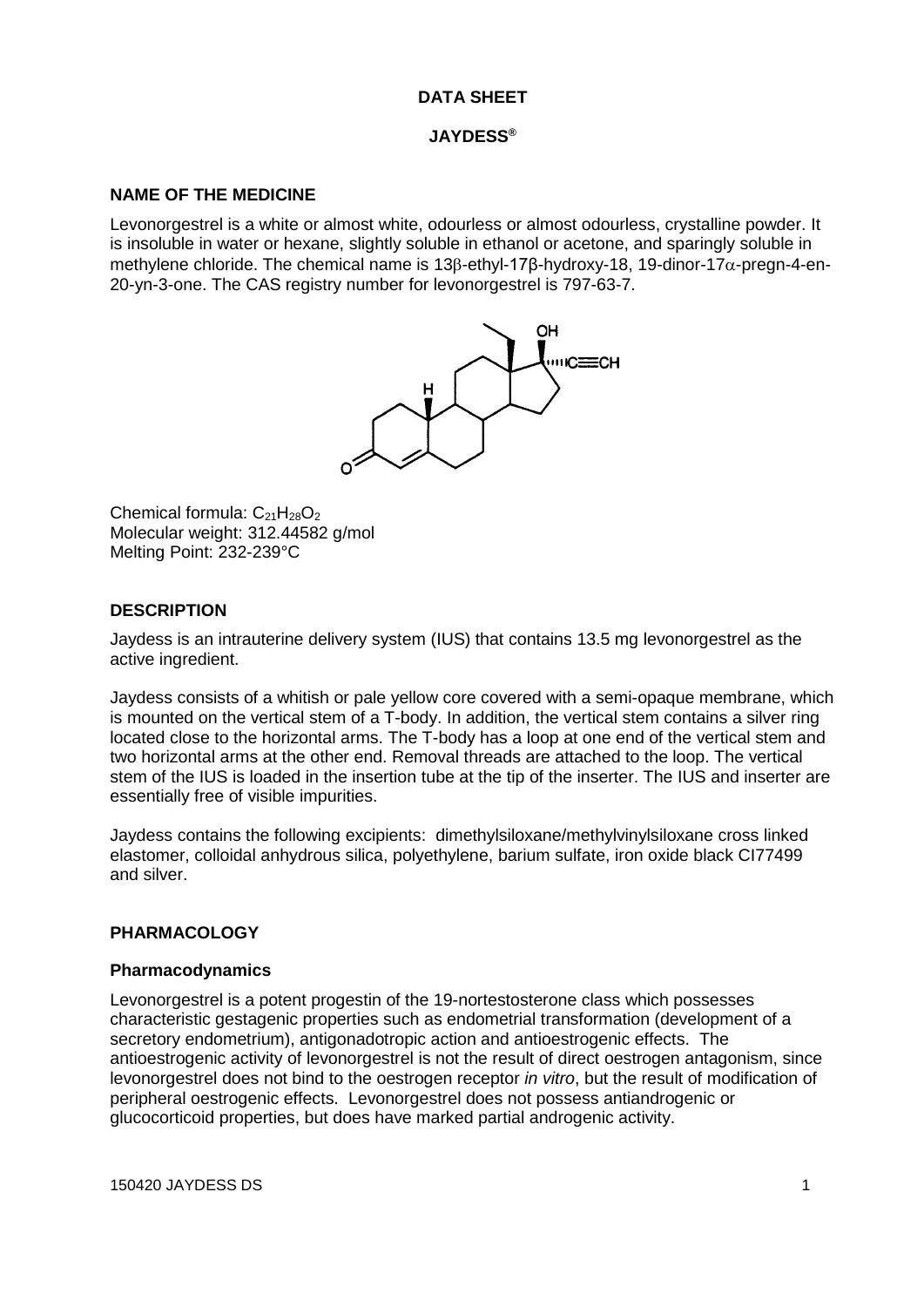Levonorgestrel is used in gynaecology as the progestogenic component in combined oral contraceptives and for contraception in progestogen-only pills. Levonorgestrel can also be administered into the uterine cavity with an intrauterine delivery system such as Jaydess. This allows a very low daily dosage, as the hormone is released directly into the uterine cavity.

Jaydess has mainly local progestogenic effects in the uterine cavity. The high levonorgestrel concentration in the endometrium down-regulates the endometrial synthesis of oestrogen and progesterone receptors. The endometrium becomes relatively insensitive to the circulating oestradiol and a strong anti-proliferative effect is seen. Morphological changes of the endometrium and a weak local foreign body reaction were observed during use. Thickening of the cervical mucus prevents passage of the sperm through the cervical canal. The local milieu of the uterus and of the fallopian tubes inhibits sperm mobility and function, preventing fertilisation.

# **Pharmacokinetics**

Levonorgestrel is released locally into the uterine cavity. Estimated *in vivo* release rates for different points in time are provided in Table 1 below.

| Time                    | Estimated in vivo release rate<br>$(\mu g/24$ hrs) |
|-------------------------|----------------------------------------------------|
| 24 days after insertion |                                                    |
| 60 days after insertion |                                                    |
| 3 years after insertion |                                                    |
| Average over 3 years    |                                                    |

## *Absorption*

Following insertion, levonorgestrel is released from the IUS into the uterine cavity without delay based on serum concentration measurements. Maximum serum concentrations of levonorgestrel are reached within the first two weeks after insertion of Jaydess. Seven days after insertion, a mean levonorgestrel concentration of 162 pg/mL was determined. Thereafter serum concentrations of levonorgestrel decline over time to reach mean concentrations of 59 pg/mL after 3 years. With the use of an levonorgestrel intrauterine delivery system (LNG-IUS), the high local drug exposure in the uterine cavity leads to a strong concentration gradient from the endometrium to the myometrium (gradient endometrium to myometrium >100-fold), and to low concentrations of levonorgestrel in serum (gradient endometrium to serum >1000 fold).

## *Distribution*

Levonorgestrel is bound non-specifically to serum albumin and specifically to sex-hormonebinding globulin (SHBG). Less than 2% of the circulating levonorgestrel is present as free steroid. Levonorgestrel binds with high affinity to SHBG. Accordingly, the concentration of SHBG in serum affects the free fraction and the total levonorgestrel concentration. Lower SHBG concentrations result in a decrease in the total levonorgestrel concentration in serum and an increase in the proportion of free levonorgestrel. The concentration of SHBG declined by a mean value of approximately 15% during the first month after insertion of Jaydess and remains relatively stable over the 3 year period of use. The mean apparent volume of distribution of levonorgestrel is about 106 L.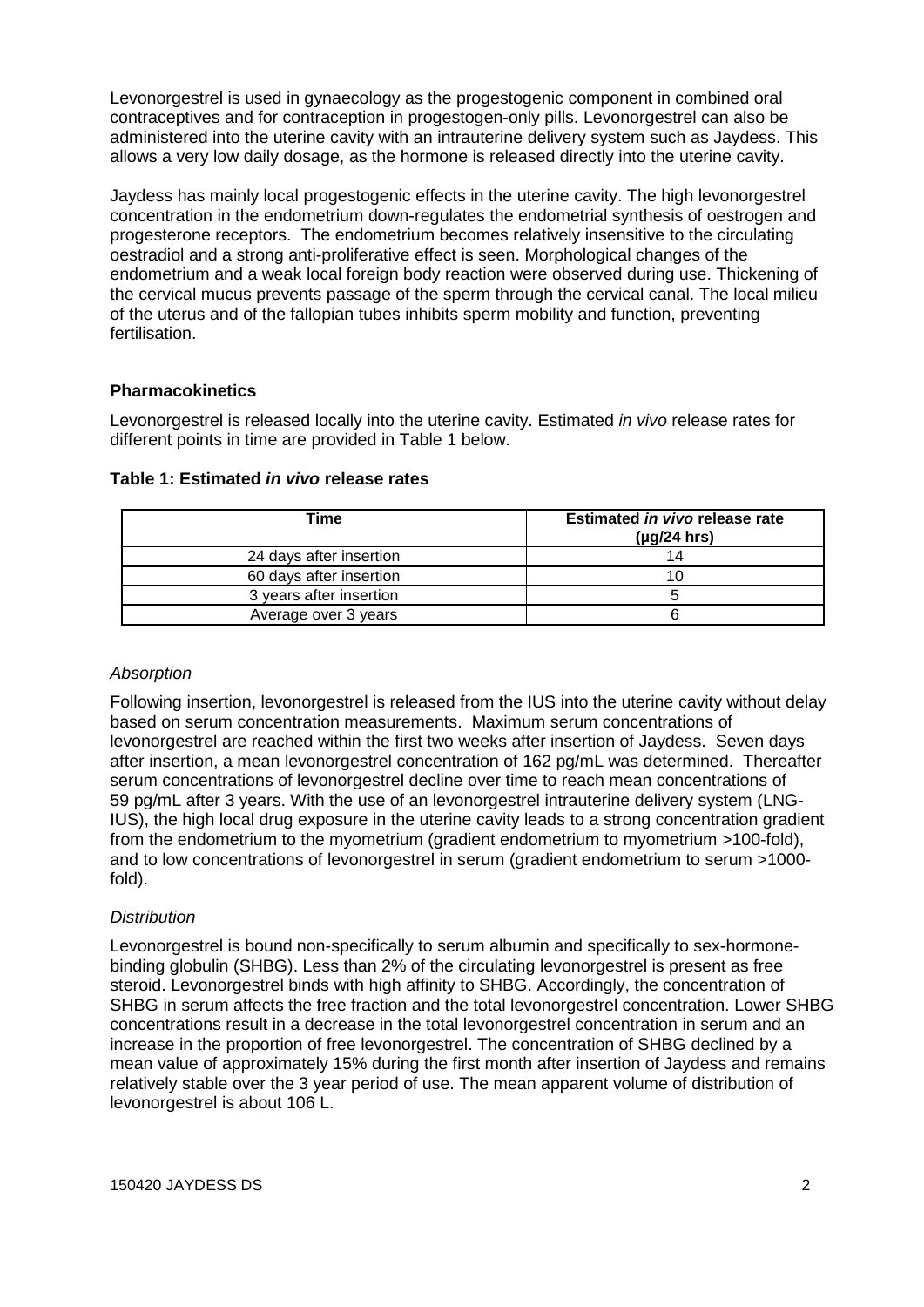Body weight has also been shown to affect systemic levonorgestrel concentration i.e. low body weight increases levonorgestrel concentration.

#### *Metabolism*

Levonorgestrel is extensively metabolised. The major metabolites in plasma are the unconjugated and conjugated forms of 3α, 5β-tetrahydrolevonorgestrel. Based on *in vitro* and *in vivo* studies, CYP3A4 is the main enzyme involved in the metabolism of levonorgestrel. CYP2E1, CYP2C19 and CYP2C9 may also be involved, but to a smaller extent.

### *Excretion*

The total clearance of levonorgestrel from plasma is approximately 1.0 mL/min/kg. Only trace amounts of levonorgestrel are excreted in unchanged form. The metabolites are excreted in faeces and urine at an excretion ratio of about 1. The excretion half-life is about 1 day.

### *Linearity/Non-linearity*

The pharmacokinetics of levonorgestrel are dependent on the concentration of SHBG which itself is influenced by oestrogens and androgens. During the first month of use of Jaydess, a mean SHBG decrease of approximately 15% was observed which leads to a decrease of levonorgestrel in serum indicating non-linear pharmacokinetics of levonorgestrel with regard to time. Based on the mainly local action of Jaydess, no impact on the efficacy of Jaydess is expected.

## **CLINICAL TRIALS**

A multicentre, open-label, randomised Phase III study (A52238) was conducted to evaluate the efficacy and safety of two doses of levonorgestrel-releasing IUS in women for long-term reversible contraception. The duration of the study was a maximum of three years for Jaydess with an optional extension phase for the IUS containing the higher dose. A total of 2884 women with an insertion attempt were included in the efficacy and safety assessment of Jaydess and the higher dose LNG IUS (1:1 randomisation).

The contraceptive efficacy of Jaydess has been evaluated in a clinical study with 1432 women aged 18-35 including 38.8% (556) nulliparous women of whom 83.6% (465) were nulligravid using Jaydess. The study evaluated contraceptive efficacy with the following parameters: the number of unintended pregnancies, Pearl Index (PI) and cumulative failure rates, as well as bleeding pattern, pharmacodynamics, pharmacokinetic and safety parameters.

## **Table 2: PIs by year of treatment for women 18 to 35 years of age, 3-year and Year 1 PIs by subgroup and treatment, unadjusted, study A52238**

|                                                                                    | No. of women/no. of<br>pregnancies | Relevant exposure time<br>(wy) | <b>Pearl Index</b><br>(unadj.) | Upper 95% CL |
|------------------------------------------------------------------------------------|------------------------------------|--------------------------------|--------------------------------|--------------|
| PI by year of treatment and over 3 years, women 18 to 35 years of age <sup>a</sup> |                                    |                                |                                |              |
| Year 1 PI                                                                          | 1432/5                             | 1217.78                        | 0.41                           | 0.96         |
| Year 2 PI                                                                          | 1162/3                             | 1015.67                        | 0.30                           | 0.86         |
| Year 3 PI                                                                          | 960/2                              | 825.17                         | 0.24                           | 0.88         |
| 3-year PI                                                                          | 1432 / 10                          | 3058.62                        | 0.33                           | 0.60         |

 $CL = confidence$  limit,  $PI = Pearl$  Index,  $wy = women$  years (1 wy = 365 days)

<sup>a</sup> Includes all the women in the study, age range at screening was 18 to 35 years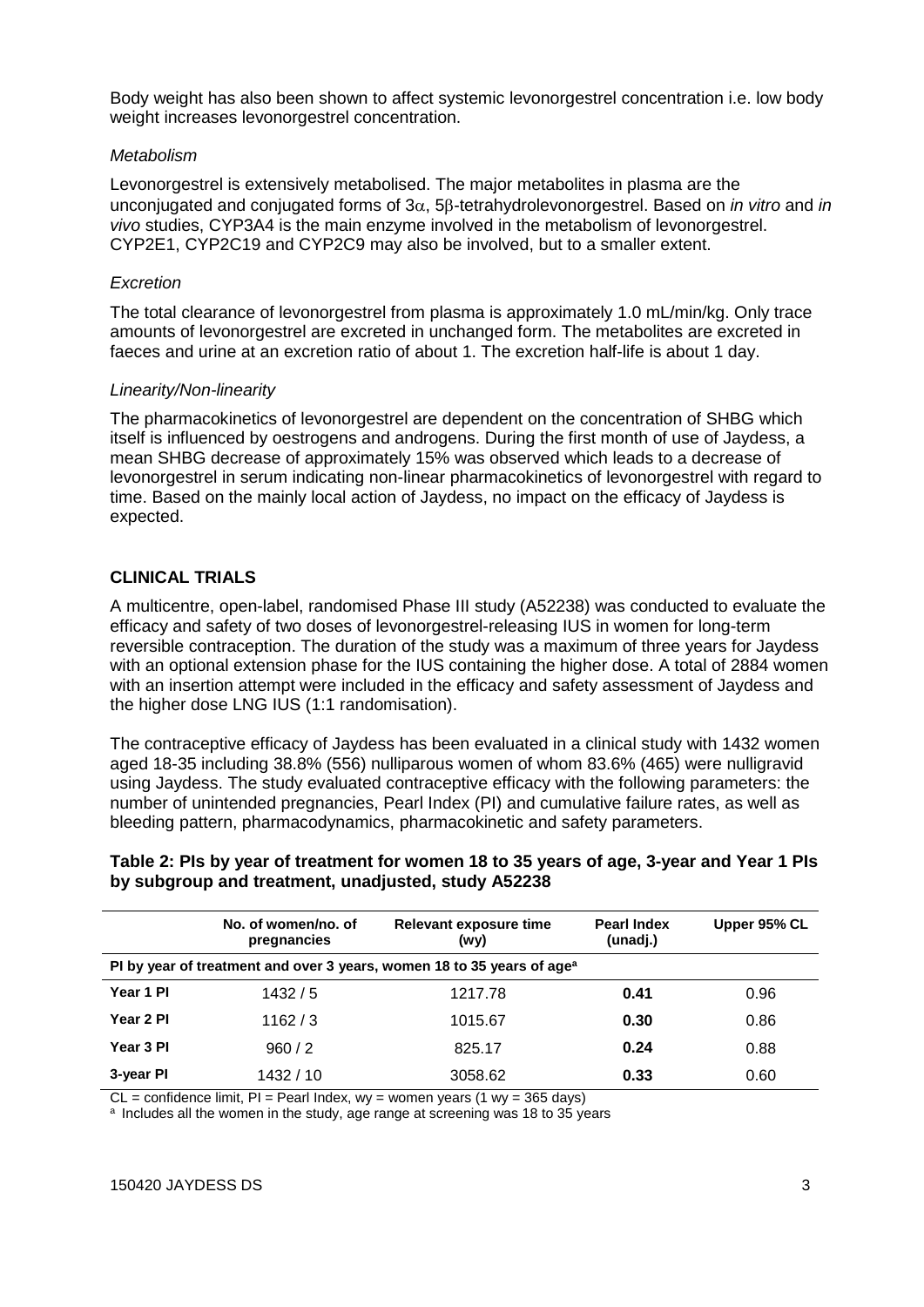The one year PI was 0.41 and the PI after 3 years was 0.33 (see Table 2). The failure rate was approximately 0.4% at 1 year and the cumulative failure rate was approximately 0.9% at 3 years. The failure rate also includes pregnancies due to undetected expulsions and perforations. Because the use of Jaydess does not require daily intake compliance by the users, the pregnancy rates in "typical use" are similar to those observed in controlled clinical trials ("perfect use"). The use of Jaydess does not alter the course of the future fertility. In a Phase II study with 3 different doses of LNG-IUSs including Jaydess (A46796), 25 of 29 women (86.2%) for whom follow up was available wishing to become pregnant conceived within 12 months after removal of the system.

With Jaydess, the alterations in menstrual patterns are a result of the direct action of levonorgestrel on the endometrium and do not reflect the ovarian cycle. There is no clear difference in follicle development, ovulation or oestradiol and progesterone production in women with different bleeding patterns. In the process of inhibition of the endometrial proliferation, there can be an initial increase of spotting during the first months of use. Thereafter, the strong suppression of the endometrium results in the reduction of the duration and volume of menstrual bleeding during use of Jaydess. Scanty flow frequently develops into oligomenorrhoea or amenorrhoea. Ovarian function remains normal and oestradiol levels are maintained, even when women are amenorrhoeic.

Ovulation was observed in the majority of the subset of women studied (A52238 and A46796). Evidence of ovulation was seen in 34 out of 35 women in the first year, in 26 out of 27 women in the second year, and in all 27 women in the third year.

# **INDICATIONS**

Contraception for up to 3 years.

## **CONTRAINDICATIONS**

- Pregnancy
- Acute or recurrent pelvic inflammatory disease or conditions associated with increased risk for pelvic infections
- Lower genital tract infection
- Postpartum endometritis or infected abortion during the past three months
- Cervicitis
- Cervical intraepithelial neoplasia
- Uterine or cervical malignancy
- Confirmed or suspected hormone dependent tumours including breast cancer
- Abnormal vaginal bleeding of unknown etiology
- Congenital or acquired uterine anomaly including fibroids which would interfere with insertion and/or retention of the intrauterine system (i.e. if they distort the uterine cavity)
- Acute liver disease or liver tumour
- Hypersensitivity to the active substance or to any of the excipients

## **PRECAUTIONS**

Jaydess should be used with caution after specialist consultation, or removal of the system should be considered if any of the following conditions exist or arise for the first time:

• migraine, focal migraine with asymmetrical visual loss or other symptoms indicating transient cerebral ischaemia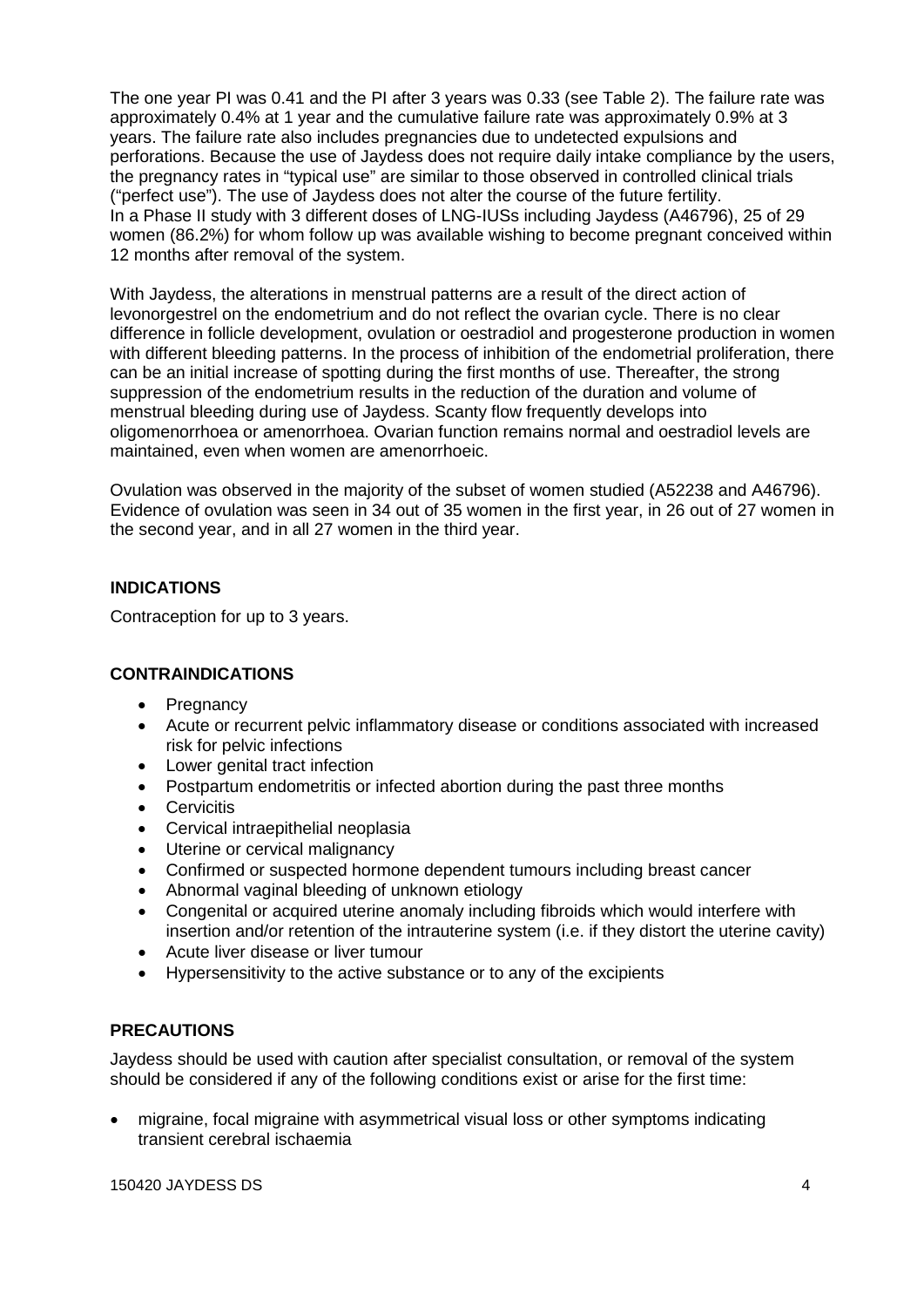- exceptionally severe headache
- jaundice
- marked increase of blood pressure
- severe arterial disease such as stroke or myocardial infarction
- acute venous thromboembolism

Data on use with Jaydess in nulliparous women is limited to approximately 36% of the study population.

# **Tumours**

A meta-analysis from 54 epidemiological studies reported that there is a slightly increased relative risk (RR = 1.24) of having breast cancer diagnosed in women who are currently using combined oral contraceptives (COCs), mainly using oestrogen-progestogen preparations. The excess risk gradually disappears during the course of the 10 years after cessation of COC use. As breast cancer is rare in women under 40 years of age, the excess number of breast cancer diagnoses in current and recent COC users is small in relation to the overall risk of breast cancer. The risk of having breast cancer diagnosed in progestogen-only pill users is possibly of similar magnitude to that associated with COC. However, for progestogen-only preparations, the evidence is based on much smaller populations of users and so is less conclusive than that for COCs.

An individual benefit-risk assessment should be made in women in whom breast cancer is diagnosed while using Jaydess. Removal of Jaydess should be considered.

Irregular bleeding may be a symptom of underlying pathologies such as endometrial polyps, hyperplasia or cancer. Endometrial pathology should therefore be excluded before insertion of Jaydess (see also Medical Examination/Consultation).

## **Heart Disease**

Jaydess should be used with caution in women who have congenital heart disease or valvular heart disease and who are at risk of infective endocarditis.

## **Diabetes**

Low-dose levonorgestrel may affect glucose tolerance, and the blood glucose concentration should be monitored in diabetic users of Jaydess. However, there is generally no need to alter the therapeutic regimen in Type I diabetics using LNG-IUS.

## **Infrequent Bleeding**

Infrequent bleeding and/or amenorrhea develops gradually in about 22.3 % and 11.6 % of users, respectively. Pregnancy should be considered if menstruation does not occur within six weeks of the onset of previous menstruation. A repeated pregnancy test is not necessary in subjects who remain amenorrhoeic unless indicated by other signs of pregnancy.

#### **Pelvic Infection**

While Jaydess and the inserter are supplied in a sterile pack, they may, due to bacterial contamination during insertion, become a vehicle for microbial transport in the upper genital tract. Pelvic infection has been reported during use of any IUS or IUD. In clinical trials, pelvic inflammatory disease was observed more frequently at the beginning of Jaydess use, which is consistent with published data for copper IUDs, where the highest rate of pelvic inflammatory disease occurs during the first 3 weeks after insertion and decreases thereafter.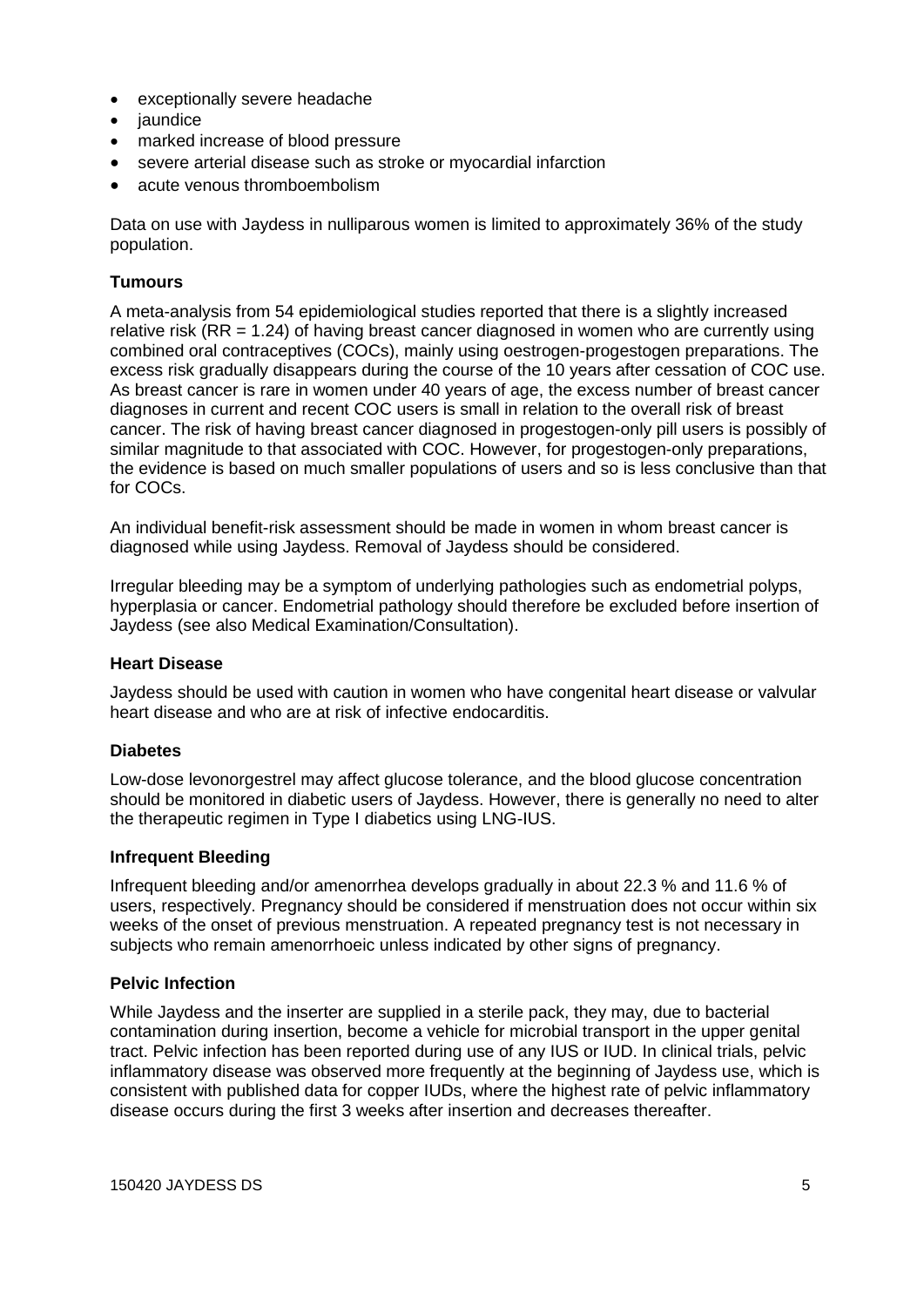Patients should be fully evaluated for risk factors associated with pelvic infection (e.g. multiple sexual partners, sexually transmitted infections (STIs), prior history of PID). Pelvic infections such as pelvic inflammatory disease may have serious consequences and it may impair fertility and increase the risk of ectopic pregnancy.

As with other gynaecological or surgical procedures, severe infection or sepsis (including group A *Streptococcal* sepsis) can occur following IUD insertion.

If a woman experiences recurrent endometritis or pelvic inflammatory disease or if an acute infection is severe or does not respond to treatment, Jaydess must be removed.

Bacteriological examinations are indicated and monitoring is recommended, even with discrete symptoms indicative of infections.

## **Expulsion**

In clinical trials with Jaydess, the incidence of expulsion was low and in the same range as that reported for other IUDs and IUSs. Symptoms of the partial or complete expulsion of Jaydess may include bleeding or pain. However, partial or complete expulsion can occur without the woman noticing it, leading to decrease or loss of contraceptive protection. As Jaydess typically decreases menstrual bleeding over time, an increase of menstrual bleeding may be indicative of an expulsion.

A partially expelled Jaydess should be removed. A new system can be inserted at that time provided pregnancy has been excluded and no other contraindications exist.

A woman should be advised how to check the threads of Jaydess and to contact her healthcare provider if the threads cannot be felt.

#### **Perforation**

Perforation or penetration of the uterine corpus or cervix by an intrauterine contraceptive may occur, most often during insertion, although it may not be detected until sometime later, and may decrease the effectiveness of Jaydess. Excessive pain or bleeding during insertion or while Jaydess is *in situ* may be indicative of a perforation. Such occurrences and/or lost threads should be further investigated. Should a perforation occur, the system must be removed as soon as possible; surgery may be required.

In a large, prospective, comparative, non-interventional cohort study in users of other IUDs (n=61,448 women), the incidence of perforation was 1.3 (95% CI: 1.1-1.6) per 1000 insertions in the entire study cohort; 1.4 (95% CI: 1.1-1.8) per 1000 insertions in the cohort of another LNG-IUS, and 1.1 (95% CI: 0.7-1.6) per 1000 insertions in the copper IUD cohort.

The study showed that both breastfeeding at the time of insertion and insertion up to 36 weeks after giving birth were associated with an increased risk of perforation (see Table 3). These risk factors were independent of the type of IUD inserted.

#### **Table 3: Incidence of perforation per 1000 insertions for the entire study cohort, stratified by breastfeeding and time since delivery at insertion (parous women)**

|                                 | Breastfeeding at time of<br>insertion | Not breastfeeding at time of<br>insertion |
|---------------------------------|---------------------------------------|-------------------------------------------|
| Insertion $\leq$ 36 weeks after | 5.6 (95% CI: 3.9-7.9;                 | 1.7 (95% CI: 0.8-3.1;                     |
| delivery                        | $n=6.047$ insertions)                 | 5,927 insertions)                         |
| Insertion $\geq$ 36 weeks after | 1.6 (95% CI: 0-0.9.1;                 | $0.7$ (95% CI: 0.5-1.1;                   |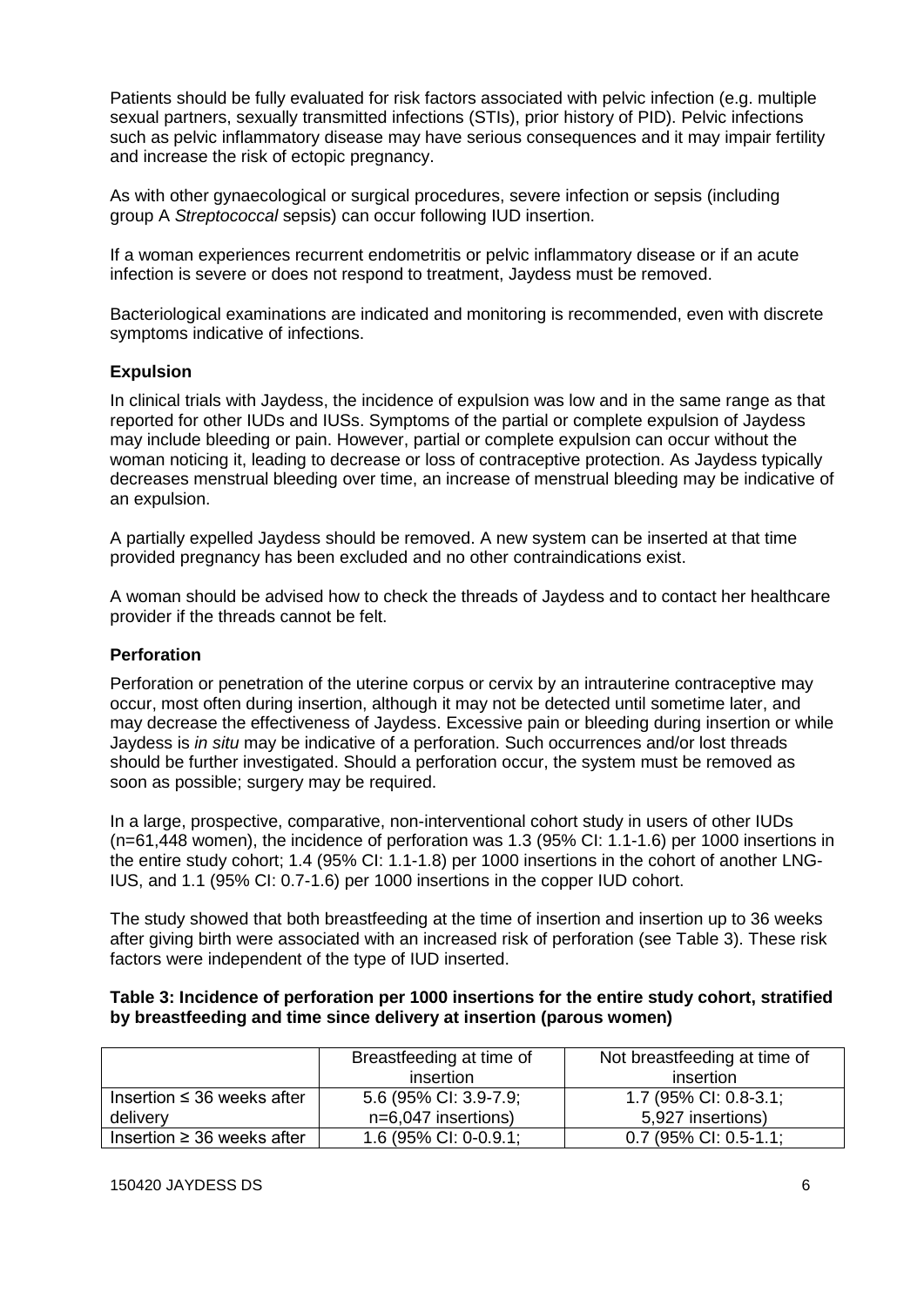| delivery | n=608 insertions) | 910 insertions)<br>$n = 41$ |
|----------|-------------------|-----------------------------|
|          |                   |                             |

The risk of perforations may be increased in women with fixed retroverted uterus.

Re-examination after insertion should follow the guidance given under the heading "Medical Examination" (see DOSAGE AND ADMINISTRATION), which may be adapted as clinically indicated in women with risk factors for perforation.

## **Ectopic Pregnancy**

Women with a previous history of ectopic pregnancy, tubal surgery or pelvic infection carry an increased risk of ectopic pregnancy. The possibility of ectopic pregnancy should be considered in the case of lower abdominal pain - especially in connection with missed periods or if an amenorrhoeic woman starts bleeding. Women who become pregnant while using Jaydess should be evaluated for ectopic pregnancy. The absolute risk of ectopic pregnancy in Jaydess users is low. However, when a woman becomes pregnant with Jaydess *in situ* the relative likelihood of this pregnancy being ectopic is increased and urgent assessment is required (see ADVERSE EFFECTS). In the event of an unplanned pregnancy, see also "Use in Pregnancy".

The overall incidence of ectopic pregnancy with Jaydess is approximately 0.11 per 100 womenyears. This rate is lower than in women not using any contraception (0.3-0.5 per 100 women years).

### **Sexually Transmitted Infections (STIs)**

Jaydess does not protect against HIV infection (AIDS) and other STIs. Women should be advised that additional measures, e.g. condoms, are needed to prevent the transmission of STIs.

### **Lost Threads**

If the removal threads are not visible at the cervix on follow-up examinations, pregnancy must be excluded. The threads may have been drawn up into the uterus or cervical canal and may reappear during the next menstrual period. If pregnancy has been excluded, the threads may usually be located by gently probing the cervical canal with a suitable, sterile instrument. If they cannot be found, the possibility of expulsion or perforation should be considered. Ultrasound exam may be used to ascertain the position of the system. If ultrasound is not available or is not successful, X-ray may be used to locate Jaydess.

#### **Ovarian Cysts/Enlarged Ovarian Follicles**

Since the contraceptive effect of Jaydess is mainly due to its local effects within the uterus, there is generally no change in ovulatory function, including regular follicular development, oocyte release and follicular atresia in women of fertile age. Sometimes atresia of the follicle is delayed and folliculogenesis may continue. These enlarged follicles cannot be distinguished clinically from ovarian cysts and have been reported as adverse reactions in approximately 13.2% of women using Jaydess including ovarian cyst, haemorrhagic ovarian cyst and ruptured ovarian cyst. Most of these follicles are asymptomatic, although some may be accompanied by pelvic pain or dyspareunia.

In most cases, the enlarged follicles resolve spontaneously over two to three months' observation. Should an enlarged follicle fail to resolve spontaneously, continued ultrasound monitoring and other diagnostic/therapeutic measures may be appropriate. Rarely, surgical intervention may be required.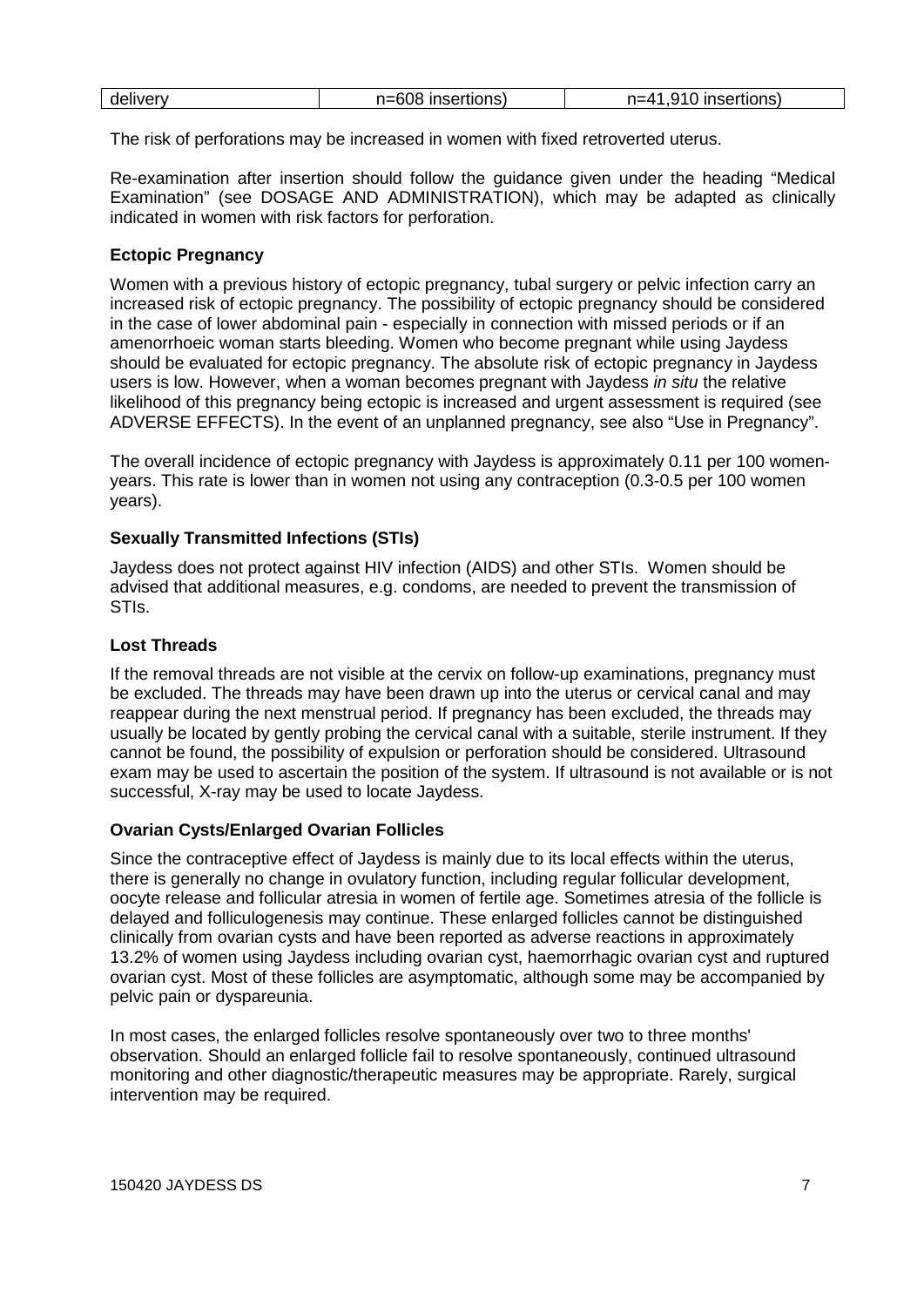# **Magnetic Resonance Imaging (MRI)**

Non-clinical testing has demonstrated that women may be scanned after placement of Jaydess ('MR conditional') under the following conditions:

- Static magnetic field of 3-Tesla or less,
- Spatial gradient field of 36,000 Gauss/cm (T/m) or less
- Maximum whole body averaged specific absorption rate (SAR) of 4W/kg in the First Level Controlled mode for 15 minutes of continuous scanning

In a non-clinical setting under these conditions, the maximum temperature rise at the site of Jaydess was 1.8°C, produced at a maximum whole body averaged specific absorption rate (SAR) of 2.9W/kg, for 15 minutes of MR scanning at 3T using a transit/receive bosy coil. A small amount of imaging artefact may occur if the area of interest is in the exact same area or relatively close to the position of the Jaydess IUS.

No clinical data are currently available in women using Jaydess undergoing MRI.

# **Effects on Fertility**

The use of an LNG-IUS does not alter the course of future fertility. Upon removal of the LNG-IUS, women return to their normal fertility (see Pharmacodynamics).

# **Use in Pregnancy (Category B3)**

The insertion of Jaydess in pregnant women is contraindicated (see CONTRAINDICATIONS).

Because of the intrauterine administration and the local exposure to levonorgestrel, the possible occurrence of virilising effects in a female fetus should be taken into consideration. Clinical experience of the outcomes of pregnancies under Jaydess treatment is limited due to the high contraceptive efficacy. Women should be informed that, to date, there is no evidence of birth defects caused by LNG-IUS use in cases where pregnancy continues to term with the LNG-IUS in place.

When levonorgestrel-impregnated silastic devices were introduced into the uteri of pregnant rabbits, the incidence of late fetal resorption was increased when compared to sham-operated controls. There were no other effects on the fetuses that could be attributed specifically to the device or to levonorgestrel.

## *Unplanned Pregnancy*

If a woman becomes pregnant while using Jaydess, removal of the system is recommended since any intrauterine contraceptive left *in situ* may increase the risk of abortion and pre-term labour. Removal of Jaydess or probing of the uterus may also result in spontaneous abortion. Ectopic pregnancy should be excluded. If the woman wishes to continue the pregnancy and the system cannot be withdrawn, she should be informed about the risks and the possible consequences of premature birth to the infant. The course of such a pregnancy should be closely monitored. The woman should be instructed to report all symptoms that suggest complications of the pregnancy, like cramping abdominal pain with fever.

## **Use in Lactation**

In general, there appears to be no deleterious effect on infant growth or development when using any progestogen-only method after six weeks postpartum. An LNG-IUS does not affect the quantity or quality of breast milk. Small amounts of progestogen (about 0.1 % of the levonorgestrel dose) pass into the breast milk in nursing mothers.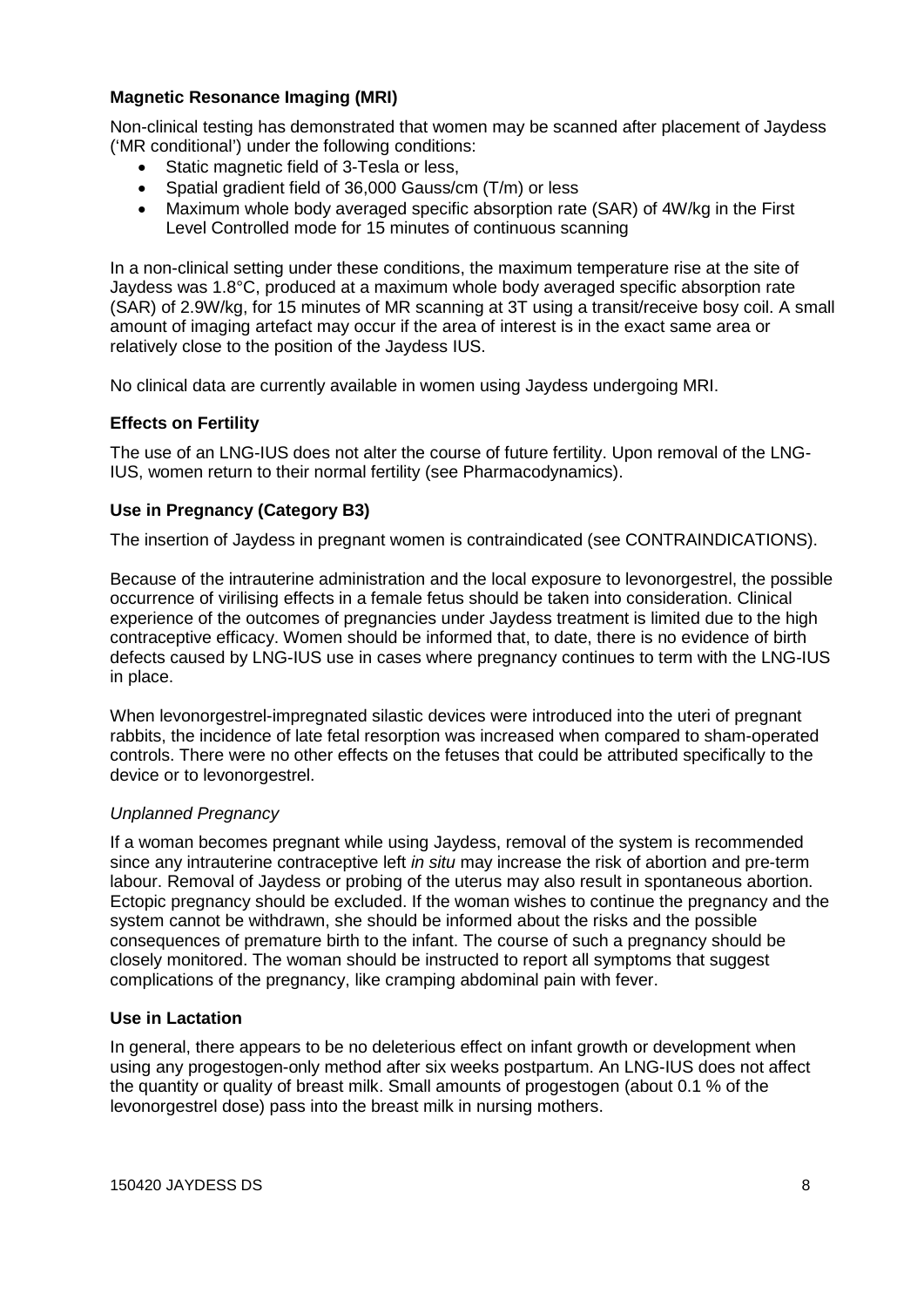### **Paediatric Use**

Safety and efficacy has not been studied in women aged below 18 years of age. Use of this product before menarche is not indicated.

### **Use in the Elderly**

There is no indication for the use of Jaydess in postmenopausal women.

#### **Patients with Hepatic Impairment**

Jaydess has not been studied in women with hepatic impairment. Jaydess is contraindicated in women with acute liver disease or liver tumour (see CONTRAINDICATIONS).

#### **Patients with Renal Impairment**

Jaydess has not been studied in women with renal impairment.

### **Genotoxicity**

The genotoxic potential of levonorgestrel has not been fully investigated, although limited data available to date suggest that it does not appear to be genotoxic. Saline, water, ethanol and/or DMSO extracts of the silver ring, elastomer, polyethylene or drug-elastomer components of Jaydess were without mutagenic activity in bacteria. Further assays for genotoxicity (*e.g.*, mouse lymphoma assay, *in vivo* micronucleus test) conducted with extracts of the device materials, were also negative.

### **Carcinogenicity**

No studies on the carcinogenic potential of Jaydess have been performed.

A long-term study with orally administered levonorgestrel in dogs showed an increased incidence of mammary tumours, although a similar effect was not apparent in studies in mice, rats or monkeys. The occurrence of these mammary tumours in dogs may be due in part to a hormonal feedback mechanism. The clinical relevance of these findings is uncertain.

It should be borne in mind that sexual steroids can promote the growth of certain hormonedependent tissues and tumours.

Some studies suggest that combination oral contraceptive use has been associated with an increase in the risk of cervical intraepithelial neoplasia in some populations of women but there continues to be controversy about the extent to which this finding is attributable to the confounding effects of sexual behaviour and other factors such as human papilloma virus (HPV). Benign hepatic adenomas have been found to be associated with the use of oral contraceptives containing levonorgestrel. Although benign, hepatic adenomas may rupture and cause death through intra-abdominal haemorrhage. The contribution of the progestin component of oral contraceptives to the development of hepatic adenomas is not known.

## **INTERACTIONS WITH OTHER MEDICINES**

Interactions can occur with medicines that induce hepatic microsomal enzymes, specifically cytochrome P450 enzymes, and may therefore increase the metabolism of levonorgestrel, resulting in increased clearance of sex hormones (e.g. phenytoin, barbiturates, primidone, carbamazepine, rifampicin, rifabutin, nevirapine, efavirenz , bosentan, and possibly also oxcarbazepine, topiramate, felbamate, griseofulvin and products containing the herbal remedy St. John's wort).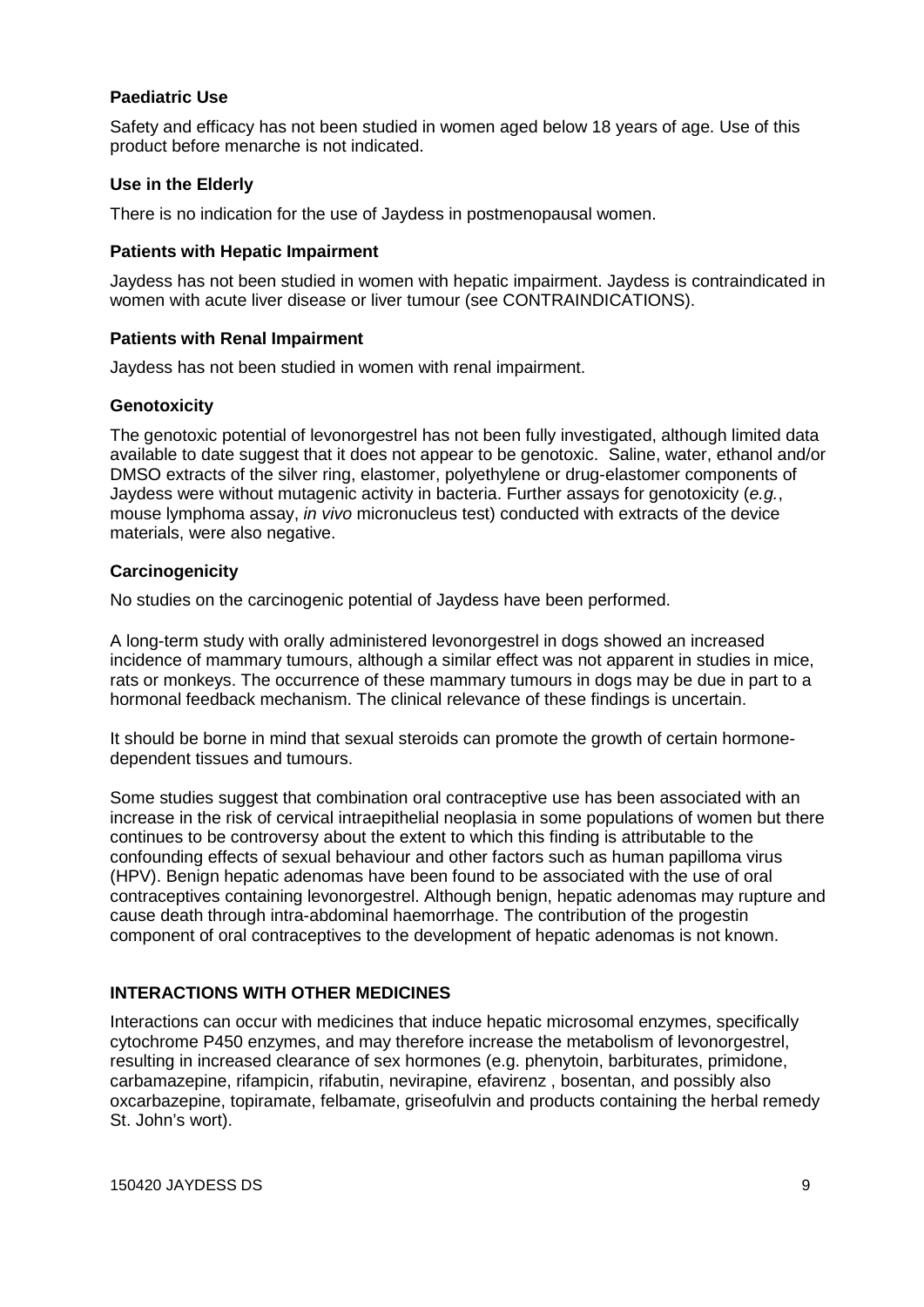Conversely, substances known to inhibit drug-metabolising enzymes (e.g. itraconazole, ketoconazole) may increase serum concentrations of levonorgestrel.

The influence of these medicines on the efficacy of Jaydess is not known, but it is not believed to be of major importance due to the local mechanism of action.

# **ADVERSE EFFECTS**

The majority of women experience changes in menstrual bleeding pattern after insertion of Jaydess. Over time, the frequency of amenorrhoea and infrequent bleeding increases, and the frequency of both prolonged and frequent bleeding decreases. The following bleeding patterns were observed in clinical trials with Jaydess:

- During the first 90 day reference period, less than 1% of women experienced amenorrhea, 8% infrequent bleeding, 31% frequent bleeding and 59% prolonged bleeding\*.
- During the second 90 day reference period, 3% of women experienced amenorrhea, 19% infrequent bleeding, 12% frequent bleeding and 17% prolonged bleeding\*.
- At the end of year 1, 6% of women experienced amenorrhea, 20% infrequent bleeding. 8% frequent bleeding and 9% prolonged bleeding\*.
- At the end of year 3, 12% of women experienced amenorrhea, 22% infrequent bleeding, 4% frequent bleeding and 3% prolonged bleeding\*.

\*Women with prolonged bleeding may also be included in one of the other categories (excl. amenorrhoea).

The frequencies of treatment-emergent adverse events (adverse reactions) reported with Jaydess are summarised in the table below (see Table 4). Within each frequency grouping, undesirable effects are presented in order of decreasing seriousness. The table below reports treatment-emergent adverse events (adverse reactions) by MedDRA system organ classes (MedDRA SOCs). The frequencies are crude incidences of the events observed in clinical trials for the indication contraception in 1672 women (3820.65 women-years).

Frequencies are defined as:

| Very common | (≥ 1/10)                    |
|-------------|-----------------------------|
| Common      | $(≥ 1/100$ to < 1/10)       |
| Uncommon    | $(≥ 1/1,000$ to < 1/100)    |
| Rare        | $(≥ 1/10,000$ to < 1/1,000) |

### **Table 4: Treatment-emergent adverse events (adverse reactions) in Phase II and III clinical trials**

| <b>System Organ</b>     | <b>Very Common</b> | Common          | <b>Uncommon</b>  | Rare |
|-------------------------|--------------------|-----------------|------------------|------|
| <b>Class (MedDRA)</b>   |                    |                 |                  |      |
| <b>Psychiatric</b>      |                    | Depressed mood/ |                  |      |
| disorders               |                    | Depression      |                  |      |
| Nervous system          | Headache           | Migraine        |                  |      |
| disorders               |                    |                 |                  |      |
| <b>Gastrointestinal</b> | Abdominal/         | Nausea          |                  |      |
| disorders               | pelvic pain        |                 |                  |      |
| Skin and                | Acne/ Seborrhoea   | Alopecia        | <b>Hirsutism</b> |      |
| subcutaneous            |                    |                 |                  |      |
| tissue disorders        |                    |                 |                  |      |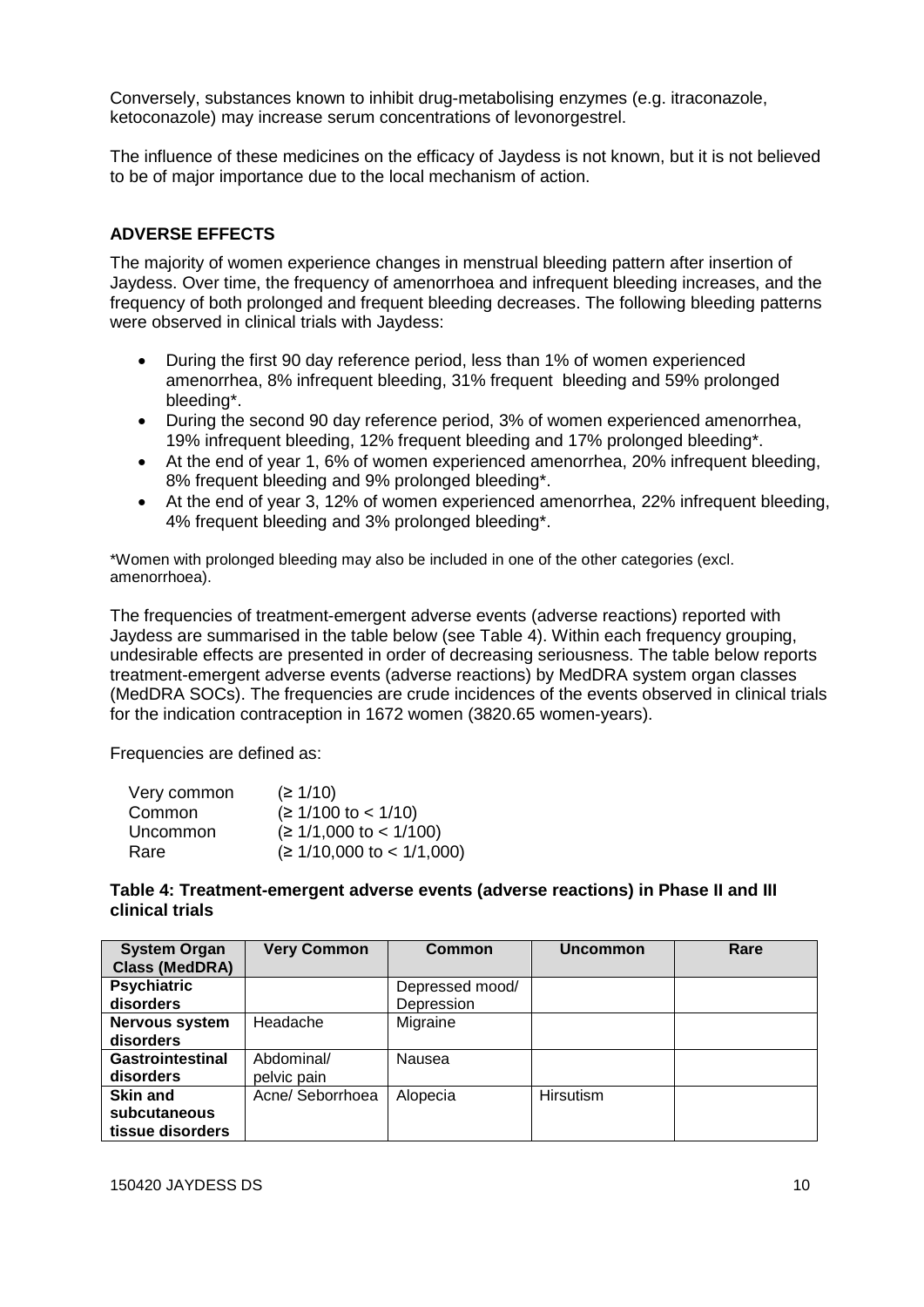| <b>System Organ</b><br><b>Class (MedDRA)</b>   | <b>Very Common</b>                                                                                                                                                            | <b>Common</b>                                                                                                                                        | <b>Uncommon</b> | Rare                     |
|------------------------------------------------|-------------------------------------------------------------------------------------------------------------------------------------------------------------------------------|------------------------------------------------------------------------------------------------------------------------------------------------------|-----------------|--------------------------|
| Reproductive<br>system and<br>breast disorders | Bleeding changes<br>(including<br>increased and<br>decreased<br>menstrual<br>bleeding, spotting,<br>oligomenorrhoea<br>and<br>amenorrhoea)<br>Ovarian cyst*<br>Vulvovaginitis | Upper genital<br>tract infection<br>Dysmenorrhea<br>Breast pain/<br>discomfort<br>Device expulsion<br>(complete and<br>partial)<br>Genital discharge |                 | Uterine<br>perforation** |

\* Ovarian cysts had to be reported as AEs if they were abnormal, non-functional cysts and/or had a diameter > 3 cm on ultrasound examination.

\*\* This frequency is based on clinical trials that excluded breastfeeding women. In a large, prospective, comparative, non-interventional cohort study with women using another LNG-IUS and copper IUDs, the frequency of perforation in women who were breastfeeding or had an insertion up to 36 weeks after delivery was "uncommon" (see PRECAUTIONS).

With the use of another LNG-IUS, cases of hypersensitivity including rash, urticaria and angioedema have been reported.

If a woman becomes pregnant while using Jaydess, the relative risk of ectopic pregnancy is increased.

The removal threads may be felt by the partner during intercourse.

The following ADRs have been reported in connection with the insertion or removal procedure of Jaydess: procedural pain, procedural bleeding, and insertion-related vasovagal reaction with dizziness or syncope. The insertion or removal procedure may precipitate a seizure in an epileptic patient.

For other IUDs, cases of sepsis (including group A *Streptococcal* sepsis) have been reported following insertion (see PRECAUTIONS).

## **DOSAGE AND ADMINISTRATION**

Jaydess is inserted into the uterine cavity and is effective for up to three years.

The *in vivo* release rate is approximately 14 µg/24 hours after 24 days and is reduced to approximately 10 µg/24 hours after 60 days. It then declines progressively to 5 µg/24 hours after three years. The average levonorgestrel *in vivo* release rate is approximately 6 µg/24 hours over the period of three years.

Jaydess, when inserted according to the insertion instructions, has a failure rate of approximately 0.4% at 1 year and a cumulative failure rate of approximately 0.9% at 3 years. The failure rate also includes pregnancies due to undetected expulsions and uterine perforations.

Care must therefore be given to undertake adequate training in the correct insertion technique and ensure the availability of appropriate instruments for the insertion of Jaydess.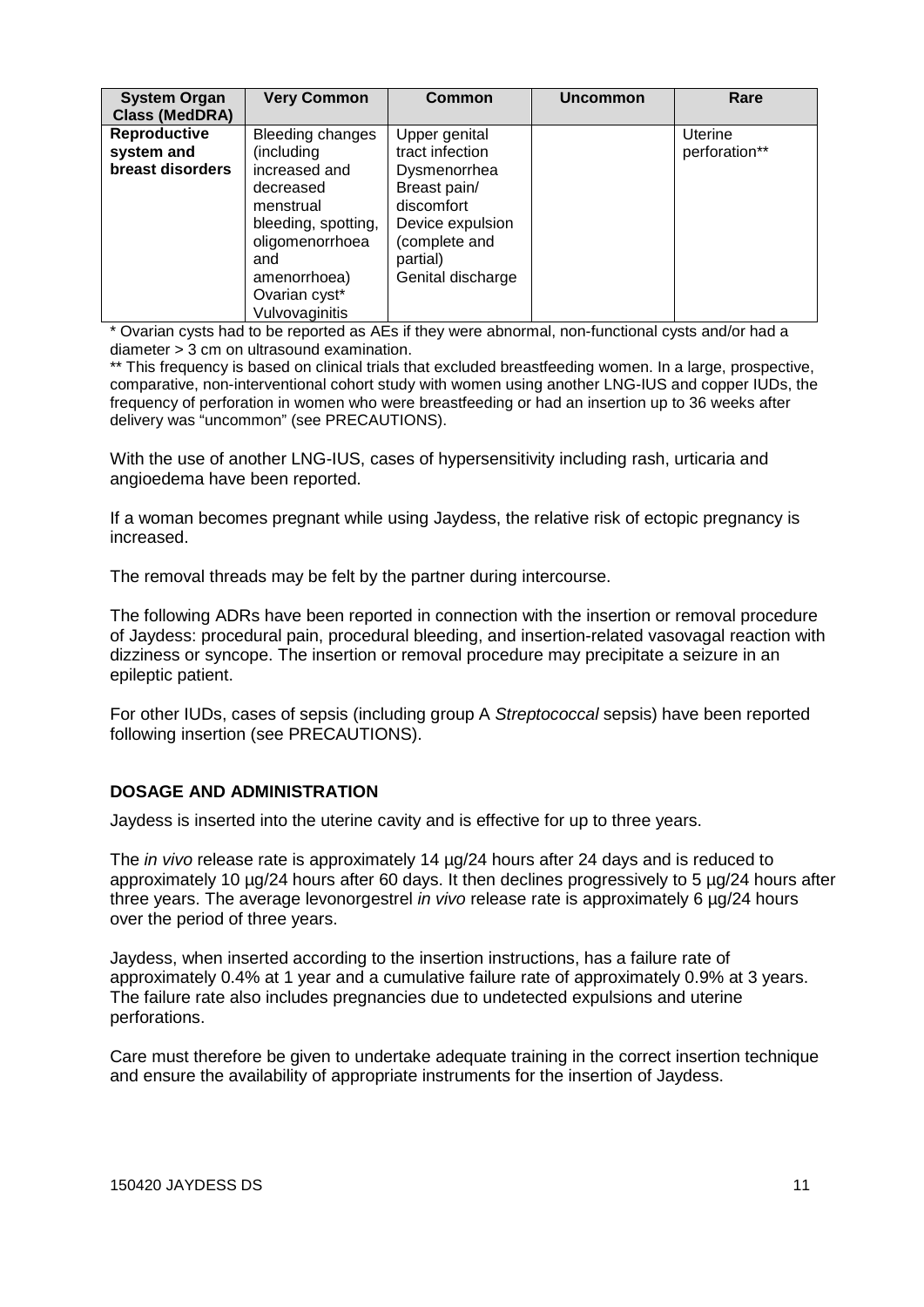## **Medical Examination/Consultation**

Before insertion, the woman must be informed of the efficacy, risks and side effects of Jaydess. A physical examination including pelvic examination, examination of the breasts, and a cervical smear should be performed. Standard testing procedures should be used to exclude pregnancy and STIs, and genital infections must have been successfully treated before insertion. The position of the uterus and the size of the uterine cavity must be determined. Fundal positioning of Jaydess is particularly important in order to ensure uniform exposure of the endometrium to the progestogen, prevent expulsion and maximise efficacy. Therefore, the instructions for insertion should be followed carefully. Insertion and removal may be associated with some pain and bleeding. The procedure may precipitate fainting as a vasovagal reaction, or a seizure in an epileptic patient. The woman should be re-examined 4 to 12 weeks after insertion and once a year thereafter, or more frequently if clinically indicated.

Emphasis should be given to training in the correct insertion technique.

Irregular bleeding and spotting are common in the first months of therapy with all LNG-IUSs including Jaydess. If bleeding becomes heavier and/or more irregular over time, appropriate diagnostic measures should be taken as irregular bleeding may be a symptom of endometrial polyps, hyperplasia or cancer.

# **Insertion and Removal/Replacement**

It is recommended that Jaydess should only be inserted by physicians/healthcare professionals who are experienced in IUS insertions and/or have undergone training on the Jaydess insertion procedure.

Jaydess is to be inserted into the uterine cavity within seven days of the onset of menstruation. Jaydess can be replaced by a new system at any time in the cycle. Jaydess can also be inserted immediately after first trimester abortion.

Postpartum insertions should be postponed until the uterus is fully involuted, however not earlier than six weeks after delivery. If involution is substantially delayed, consider waiting until 12 weeks postpartum.

In case of a difficult insertion and/or exceptional pain or bleeding during or after insertion, physical examination and ultrasound should be perfomed immediately to exclude perforation. Jaydess is not suitable for use as a post-coital contraceptive.

Jaydess can be distinguished from other IUSs by the visibility of the silver ring on ultrasound. The T-frame of Jaydess contains barium sulfate which makes it visible in X-ray examination.

Jaydess is removed by gently pulling on the threads with forceps. If the threads are not visible and the system is found to be in the uterine cavity on ultrasound exam, it may be removed using narrow forceps. This may require dilatation of the cervical canal or surgical intervention.

The system should be removed no later than by the end of the third year. If the woman wishes to continue using the same method of contraception and no contraindications exist, a new system can be inserted immediately following removal of the original system.

If pregnancy is not desired, the removal should be carried out within seven days of the onset of menstruation, provided the woman is still experiencing regular menses. If the system is removed at some other time during the cycle and the woman has had intercourse within a week, she is at risk of pregnancy unless a new system is inserted immediately following removal. It is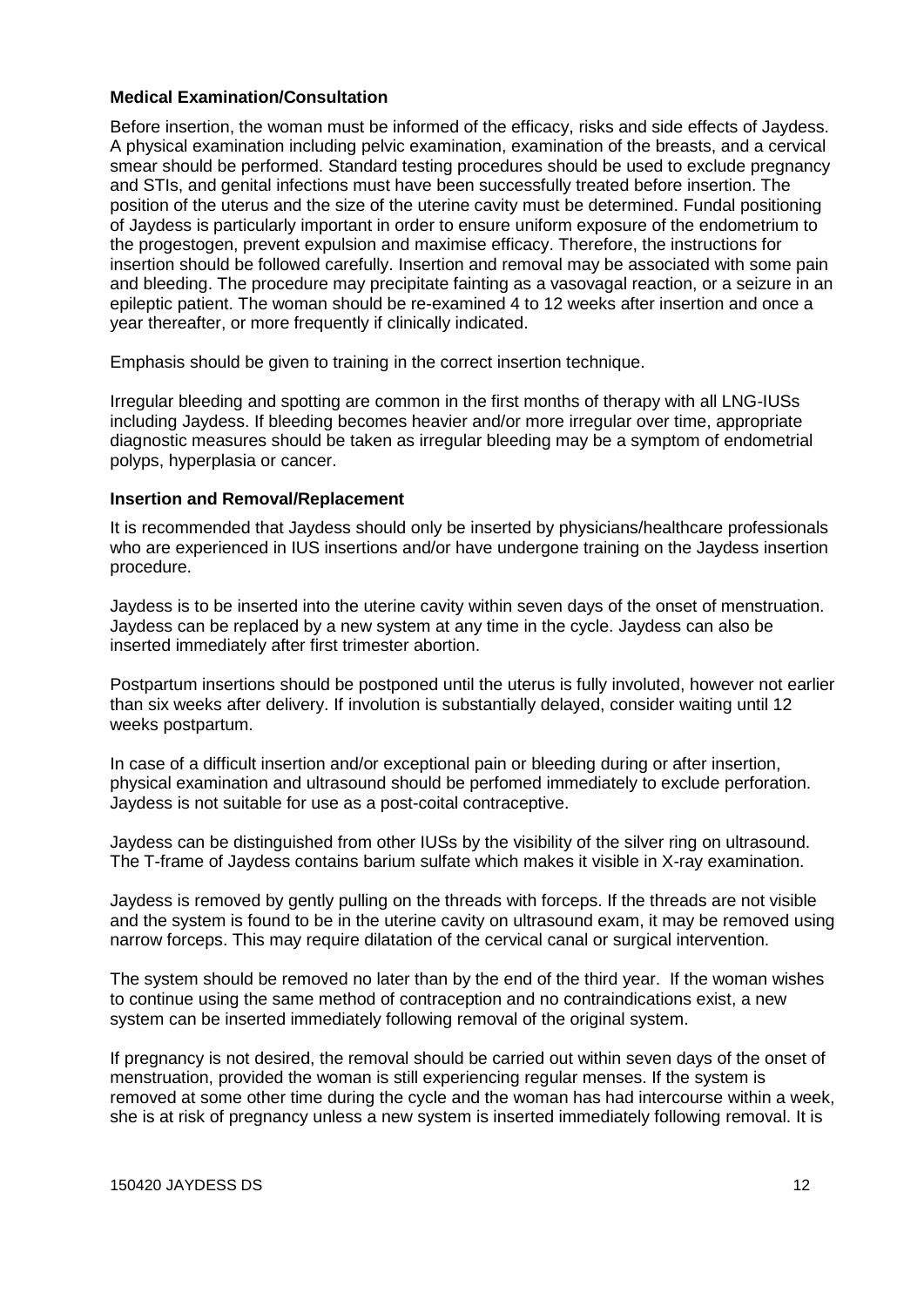important to use another form of contraception in the week leading up to the removal of Jaydess.

After removal of Jaydess, the system should be examined to ensure that it is intact.

### **Instructions for Use/Handling**

Jaydess is supplied in a sterile pack which should not be opened until required for insertion. The exposed product should be handled using aseptic techniques. If the seal of the sterile package is broken, or appears compromised, the product should not be used.

Special instructions for insertion are in the package.

## **Paediatric Use**

Safety and efficacy has not been studied in women aged below 18. Use of this product before menarche is not indicated.

### **Use in the Elderly**

There is no indication for the use of Jaydess in postmenopausal women.

### **Patients with Hepatic Impairment**

Jaydess has not been studied in women with hepatic impairment. Jaydess is contraindicated in women with acute liver disease or liver tumour (see CONTRAINDICATIONS).

### **Patients with Renal Impairment**

Jaydess has not been studied in women with renal impairment.

## **OVERDOSAGE**

Not applicable for this product.

## **PRESENTATION AND STORAGE CONDITIONS**

Jaydess is supplied within an inserter in a sterile package, which should not be opened until needed for insertion. Jaydess is for single use only. Do not re-sterilise. Do not use if the inner package is damaged or open. Do not insert after the expiry month and year shown on the label.

A discarded or removed IUS should be treated as medicinal waste, since it may contain hormone remnants.

Each pack contains one intrauterine system. Jaydess is packaged in a thermoformed blister package with a peelable lid.

Store below 30°C.